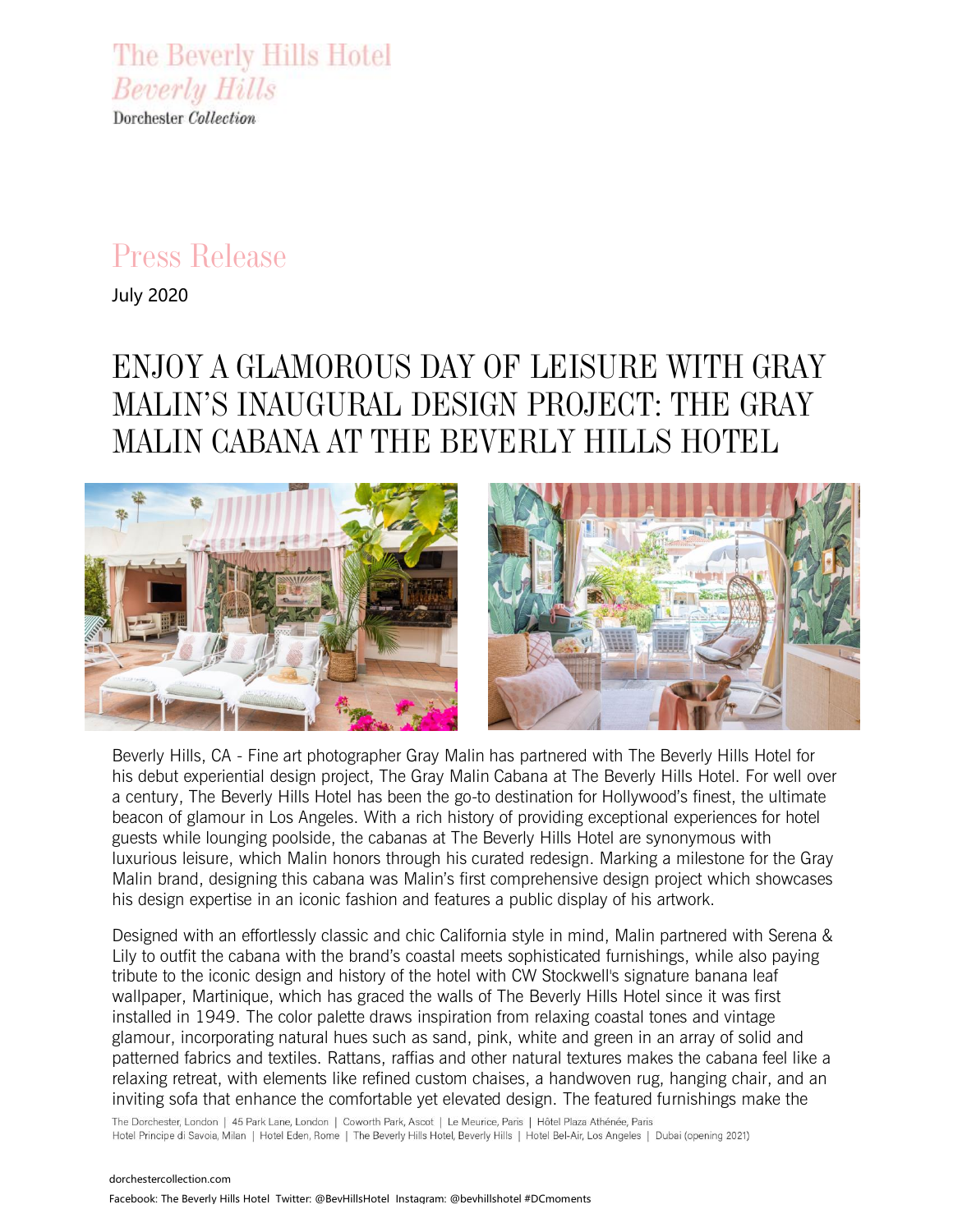## The Beverly Hills Hotel **Beverly Hills**

#### Dorchester Collection

cabana feel like a relaxing retreat, combining rattan and basketweave textures, a hand woven rug and an inviting sectional sofa that enhances the comfortable yet elevated design. The Gray Malin Cabana also features an upgrade to the fabrication of the canopy, incorporating a custom look with eyecatching pink and white stripes. Other notable alluring details that Malin included are hand-stitched decorative throw pillows and blankets, a new outdoor umbrella with elegant tassels, and vintage props styled to complete the look. While enjoying a day of leisure at the cabana, timeless Hollywood glamour is ever present courtesy of prints from Malin's fine art photography series Gray Malin at The Beverly Hills Hotel which adorn the walls. The collection celebrates the heritage of the property, inspired by its charming grounds and tinseltown history while incorporating Malin's signature modern-day style. Scenes of beautiful people in vintage wardrobe and props from the 1950s and 1960s capture the jet set lifestyle and splendid luxury of Los Angeles' Golden Age.

"I am thrilled to finally share this project at The Beverly Hills Hotel which highlights my passion and aptitude for interior design, allowing guests to step into one of my photographs," says Gray Malin. "With the tremendous history of the property in mind, I was inspired to create a space that paid homage to its glamorous past while putting a modern and personal spin on my custom cabana experience."

"We look forward to providing our guests with an enhanced cabana experience that will lovingly highlight the pool's legendary history," says Edward Mady, regional director and general manager. "Gray Malin did a wonderful job maintaining the hotel's timeless Hollywood design while also incorporating his signature whimsical and vibrant style."

For further details, visit dorchestercollection.com or, for reservations, call 310-276-2251. Select Gray Malin prints and products are available for purchase at the hotel gift shop.

#### ABOUT GRAY MALIN:

Gray Malin is a modern day fine art photographer, New York Times Bestselling Author and CEO of his namesake brand, Gray Malin. With the philosophy to Make Every Day a Getaway®, Gray's photography has expanded into a line of luxury products for home and travel.

He has shot over 30 series around the world in locations as remote as Antarctica, Namibia, and Bhutan while also receiving commercial recognition for inventive aerial beach, ski, and park scenes of the world's most iconic destinations. With his keen ability to capture the essence of particular locations, he has had the coveted opportunity to photograph collections at iconic and beloved properties, including The Beverly Hills Hotel.

For more information, visit GrayMalin.com and follow @GrayMalin.

Media Contact - Gray Malin

SEQUEL

teamgray@sequel-inc.com

(212)-343-3920 - Gigi to confirm with Sequel

The Dorchester, London | 45 Park Lane, London | Coworth Park, Ascot | Le Meurice, Paris | Hôtel Plaza Athénée, Paris Hotel Principe di Savoia, Milan | Hotel Eden, Rome | The Beverly Hills Hotel, Beverly Hills | Hotel Bel-Air, Los Angeles | Dubai (opening 2021)